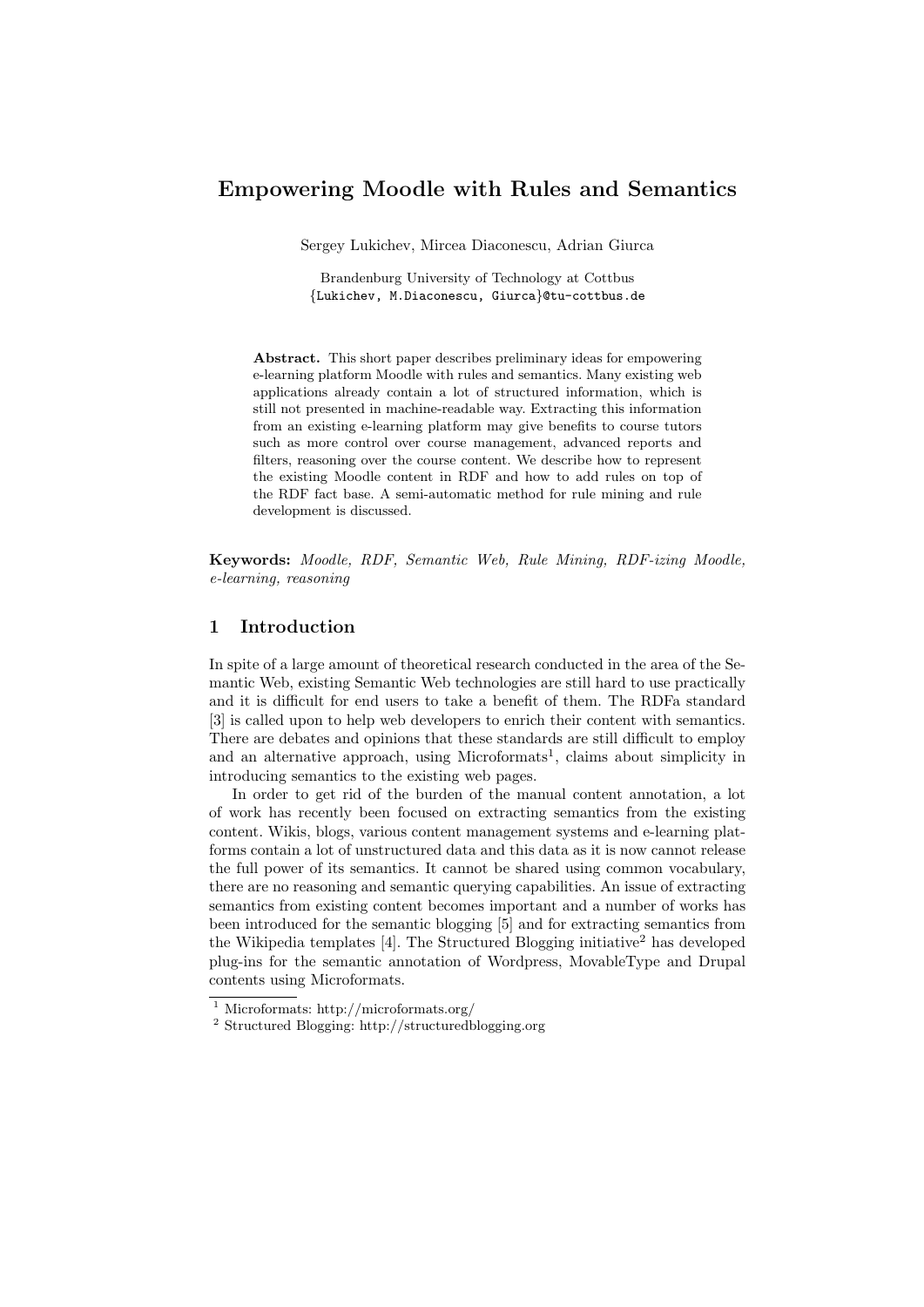The use of Semantic Web technologies in e-learning may bring benefits to tutors and students. For instance, a tutor may want to know which courses take those students, who usually take the Web Technology course?, or what is an average grade of students, who did not use a recommended course tutorial? A traditional solution to answering such questions is to use relational databases (SQL queries, views). But moving to RDF is a shift to the open world with many distributed resources, identified by URIs as a mechanism for referring to global constants on which there exists some agreement among multiple data providers. Queries can be performed not only over a single database, but over the content of several distributed educational systems, including resources, which are externally available on the web.

As a working platform we use Moodle, an Open Source e-learning application, written in PHP and widely used by teachers all over the world. As a reasoning platform we choose Jena  $2^3$ , a Semantic Web Framework, which allows reasoning on top of RDF fact bases with rules. Courses in Moodle already contain enough information to answer sample queries (see above) and many others, but in order to get answers, semantics should be extracted first and then rules on top of the structured data have to be defined.

We describe how to obtain an RDF fact base from the Moodle content and to empower it with rules. Rules add flexibility to the content analysis and give more control to tutors over the courses and teaching process. The distinct point of our approach among others is that it employs rules, which are obtained semiautomatically in two steps:  $i$ ) using data mining methods over RDF for deriving initial rule base and  $ii)$  extending the initial rule base with more complex rules by a rule modeler (for instance, a course lecturer). The approach consists of the following steps:

- 1. Deriving the Moodle information model and generating an RDF fact base out of the Moodle content on the base of the information model (Section 2);
- 2. Mining rules, using the RDF fact base, obtained in the previous step. The mining process is automatic and its result is a rule base with rules in a form of  $P(\overline{x}) \to Q(\overline{x})$ , for example, A student, who takes the Web Technologies course, usually takes the Logic for Information Systems course. (See Section 3 for details);
- 3. Extending the initial rule base, obtained in the previous step with handcrafted rules, which may contain additional conditions and define new concepts. Usually rules, defined on this step use logical atoms in their conditions, which have been obtained by the rule mining process. Rules on this step are created by tutors. For instance, A student, who takes the Logic for Information Systems course and completes all assignments is a diligent student. This is a derivation rule since it derives the concept of a *diligent student*, which may later be used in other rules or in querying. The condition part of this rule also contains the logical atom A student takes a course, defined in the step 2 by the rule mining process.

<sup>3</sup> Jena Semantic Web Framework: http://jena.sourceforge.net/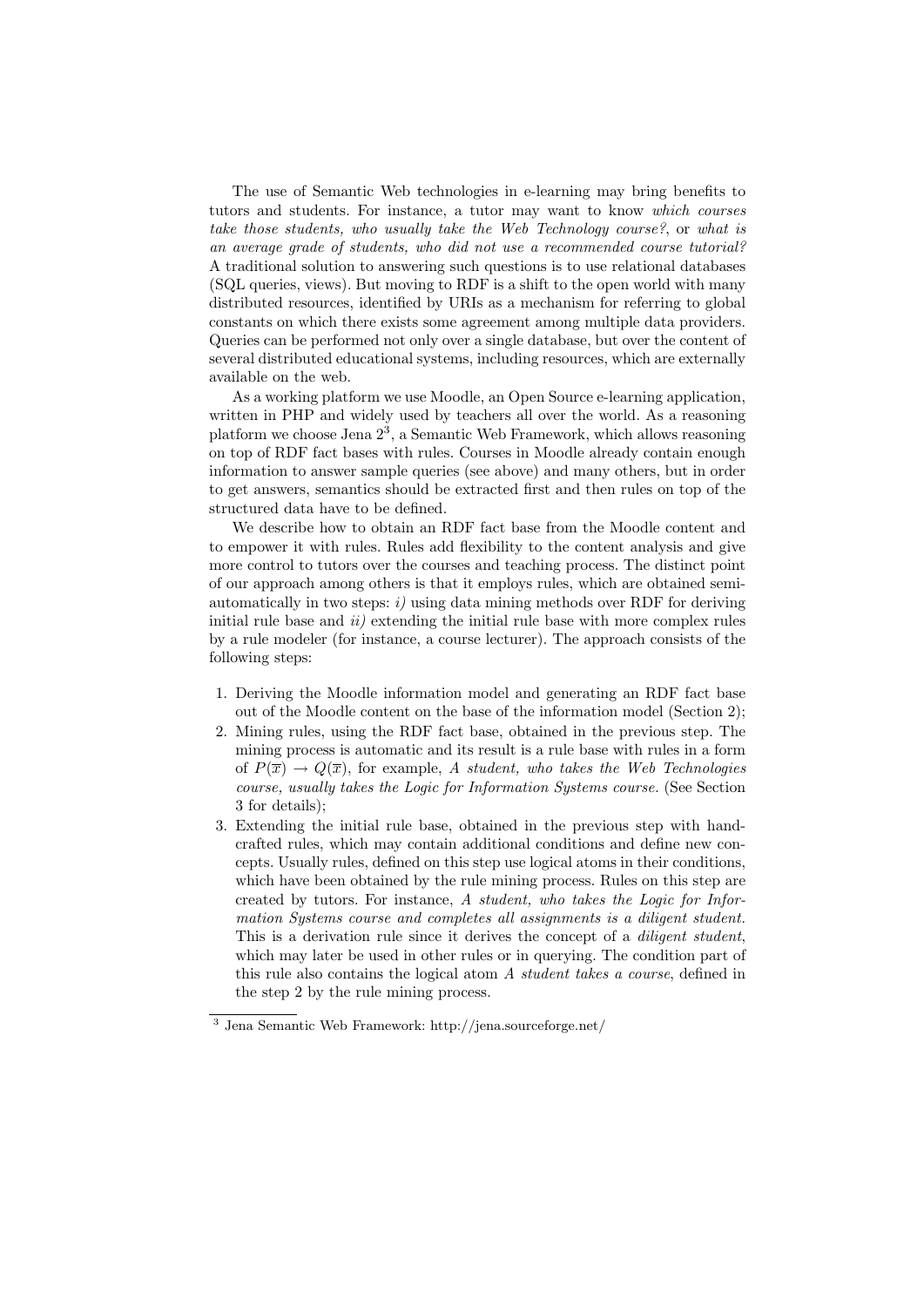# 2 The Moodle Information Model

In this section we describe an excerpt from the Moodle information model (Figure 1), derived from the Platform Specific Model (PSM) of the Moodle database schema. The excerpt contains a number of classes and relations as a basis for RDF-izing existing Moodle content.



Fig. 1. An excerpt from the Moodle Information Model

The core class is the MoodleLog class, which represents a log entry in the Moodle database. All kind of actions, performed by students and tutors are recorded. Each record has one User, which may perform exactly one Action at a time over a specific Resource of a Course. A Resource is either a Label, a TextPage, a WebPage or a Link.

Every course may have a number of activities. Each Activity is either a Forum, an Assignment, a Quiz or a Lesson.

An RDF representation of this model is derived straightforward. Every UML class on the diagram corresponds to the RDF Schema class and every UML attribute/association corresponds to the RDF Schema property.

The RDF fact base is updated from the Moodle database automatically by a script, which runs periodically. Another option to maintain consistency between Moodle content and its RDF representation is an extension of Moodle, which generates RDF triples at the same time when the Moodle log is updated.

## 3 Rule Mining

The rule mining algorithms used here are provided by R. Agarwal et al in their seminal papers about mining association rules  $([1], [2])$ . The *MoodleLog* class from the Moodle Information Model is a transactional database. A typical instance of this class (at the  $PSM<sup>4</sup>$  level) has the following values for its properties:

<sup>4</sup> Platform-Specific Model in the Model-Driven Architecture approach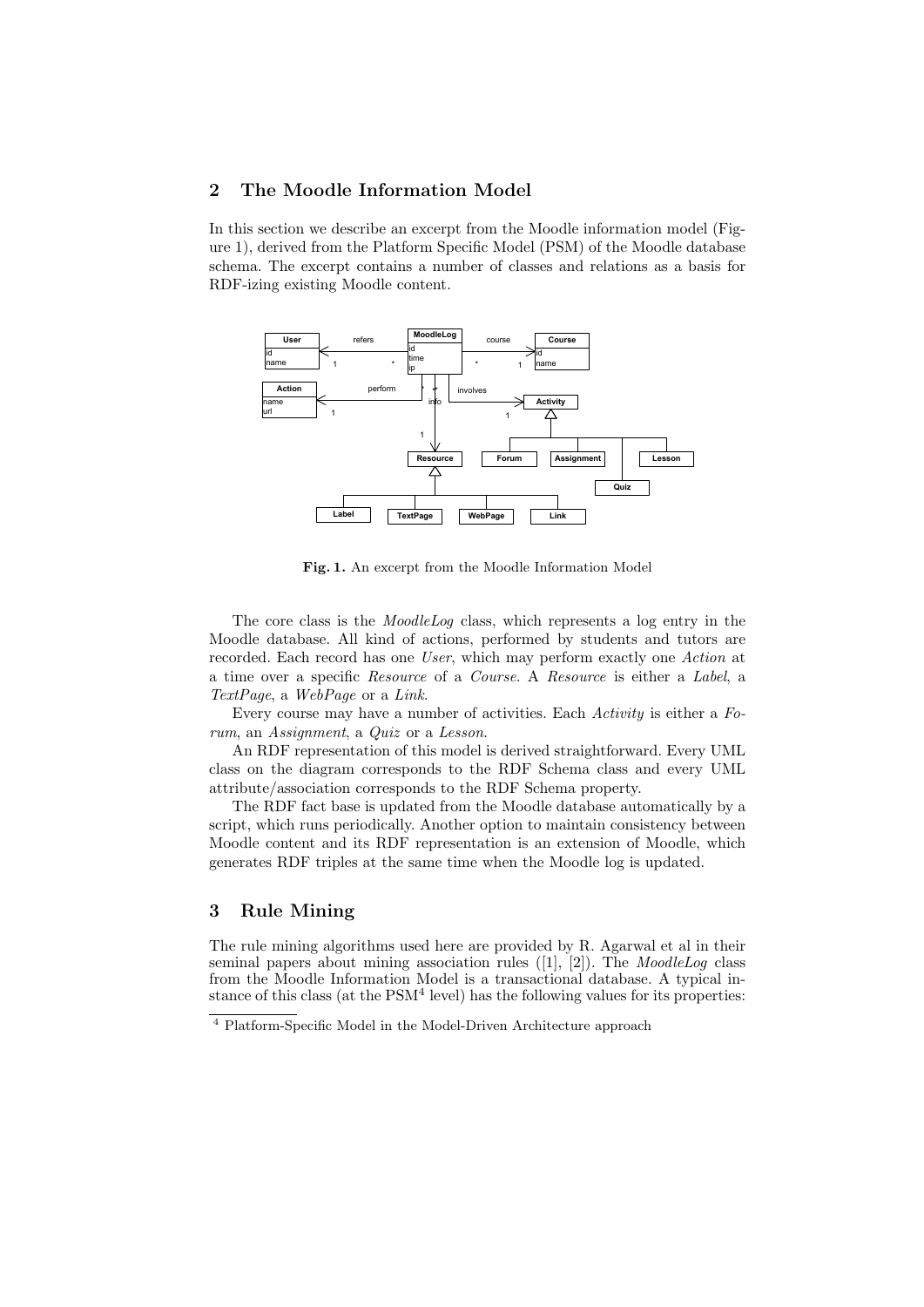((id,320834), (time, 1174041794), (userid, 219), (module, forum), (action, "view discussion"), (url, "discuss.php?d=413&parent=1350"))

These property-value pairs are translated into an RDF set of triples. As in the classical problem of mining association rules the goal is to generate all association rules that have support and confidence greater than the user-specified minimum support (minsup) and minimum confidence (minconf) respectively. Recall that the formal problem of mining association rules as in [1] is: Let  $\mathcal{I} = \{i_1, \ldots, i_n\}$ a set of items. Let  $D$  be a set of transactions (i.e. our MoodleLog extension), where each transaction T is a set of items such that  $T \subseteq \mathcal{I}$ . Each transaction has a unique identifier (i.e. id). We say that a transaction T contains  $X \subseteq \mathcal{I}$  if  $X \subseteq T$ . An association rule is an implication of the form  $X \Rightarrow Y$  where  $X \subseteq \mathcal{I}$ ,  $Y \subseteq \mathcal{I}$ , and  $X \cap Y = \emptyset$ . The rule  $X \Rightarrow Y$  holds in the transaction set  $\mathcal{D}$  with confidence c if  $c\%$  of transactions in D that contain X also contain Y. The rule  $X \Rightarrow Y$  has support s in the transaction set D if s% of transactions in D contain  $X \cup Y$ .

Applying the AprioriTid algorithm [2] on our RDF fact base generated from the Moodle logs, we can easily obtain a set of binary association rules involving RDF(S) triples. This is why the use of Jena 2 as a reasoning engine is appropriate. Notice that the algorithm shows best results on large data sets. Our actual Moodle log has more than 500000 entries. An example of a (typed) mined Jena 2 rule is:

```
(?X moodle:perform moodle:view) <-
(?X rdf:type moodle:User) // type information
(?X moodle:perform moodle:view_discussion)
(moodle:view_discussion moodle:url "discuss.php?d=413&parent=1350"^^xs:string)
(moodle:view moodle:involves moodle:quiz372)
(moodle:quiz372 rdf:type moodle:Quiz) // type information
```
## 4 Extending the Rule Base

A rule base, obtained by the rule mining process (Section 3) can be extended with more complex rules, which may define new concepts, for instance, A student, who has more than 10 forum posts is active in the forum discussion.

(?X, userdef:activeInForum ?Forum) <- (?X rdf:type moodle:Student) (?X userdef:post ?Forum) (?X userdef:numberOfPosts ?Y) ge(?Y, "10"^^xs:integer)

This rule defines a concept of a student, who is active in the forum discussion. Such rules are created manually and a rule modeler should have a possibility to define rules in a user-friendly environment. One possible solution is an editor, which allows composing rules by non-technical users using a point-and-click interface with cut-and-paste pop-up windows and drop-down menus. Such interface allows selecting a predicate from a predefined list and filling term slots with values and variables. An example of such editor is provided in ILOG JRules<sup>5</sup>. Since the target rule platform is Jena 2, rules from the editor are translated into Jena 2 rules. This can be done using I1 rule interchange service, which allows rule interchange between different rule languages and platforms. The core of the

<sup>5</sup> ILOG JRules: http://ilog.com/products/jrules